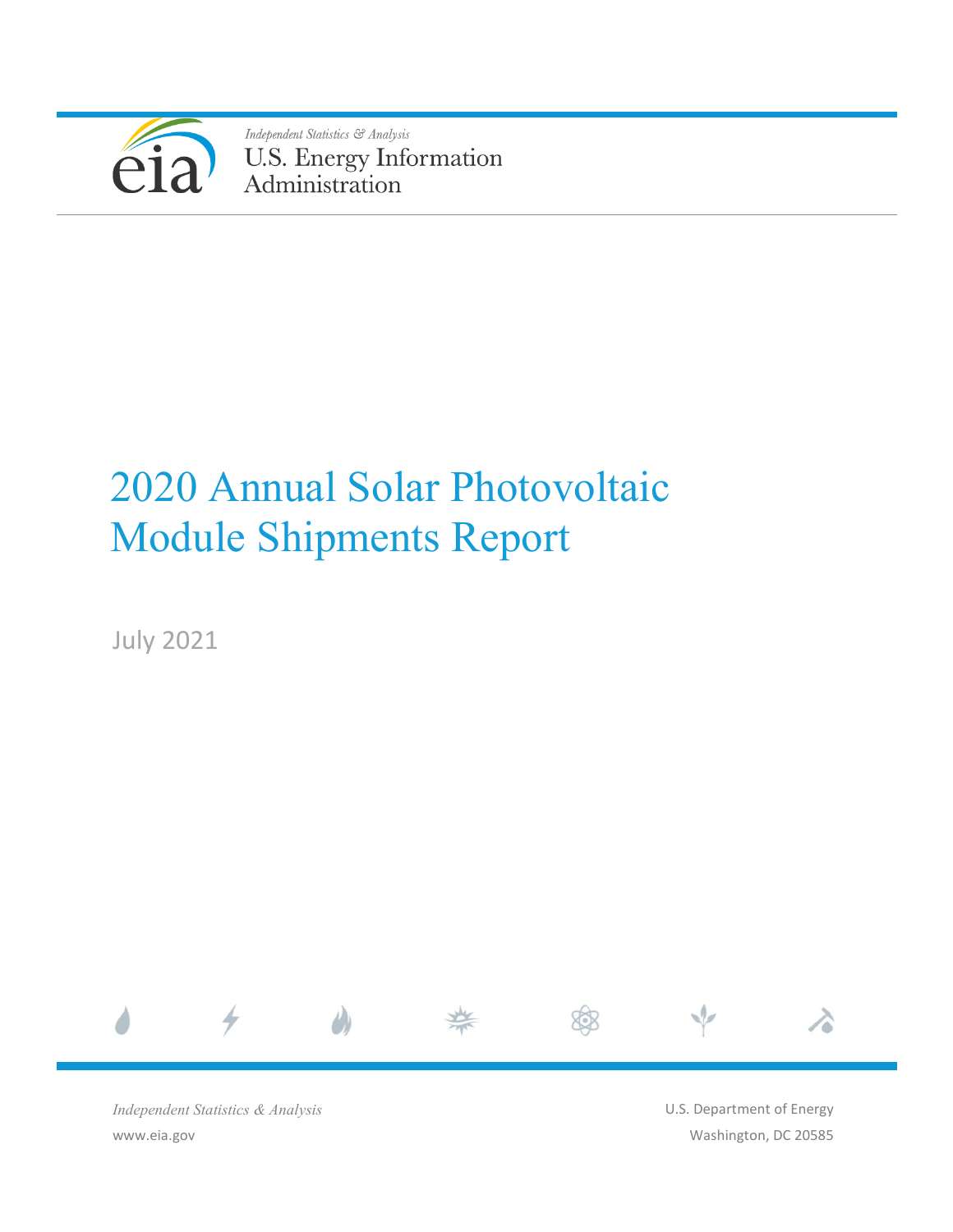This report was prepared by the U.S. Energy Information Administration (EIA), the statistical and analytical agency within the U.S. Department of Energy. By law, EIA's data, analyses, and forecasts are independent of approval by any other officer or employee of the United States Government. The views in this report therefore should not be construed as representing those of the U.S. Department of Energy or other federal agencies.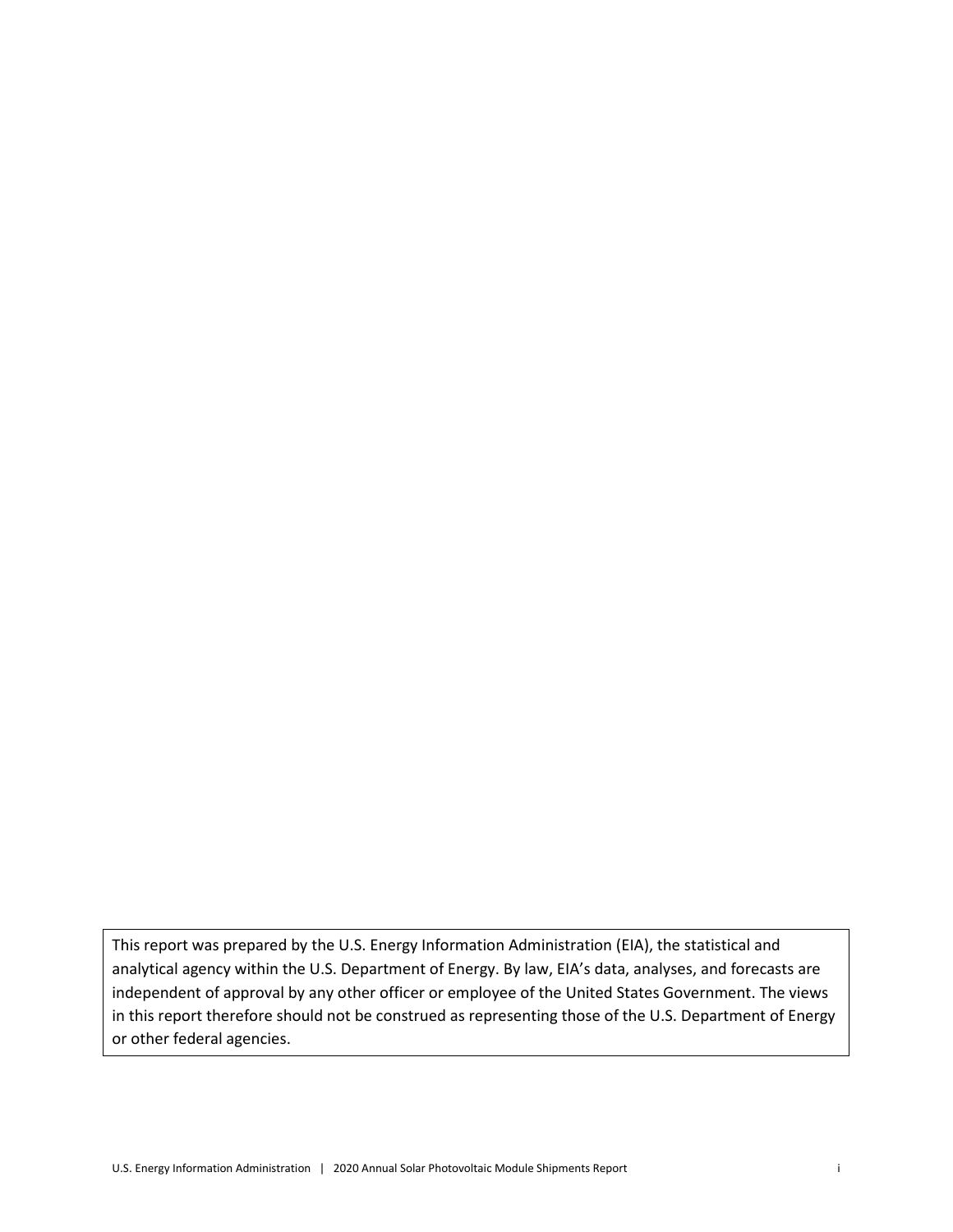**Table 1. U.S. photovoltaic industry status, 2020 NOT PUBLISHED FOR 2020**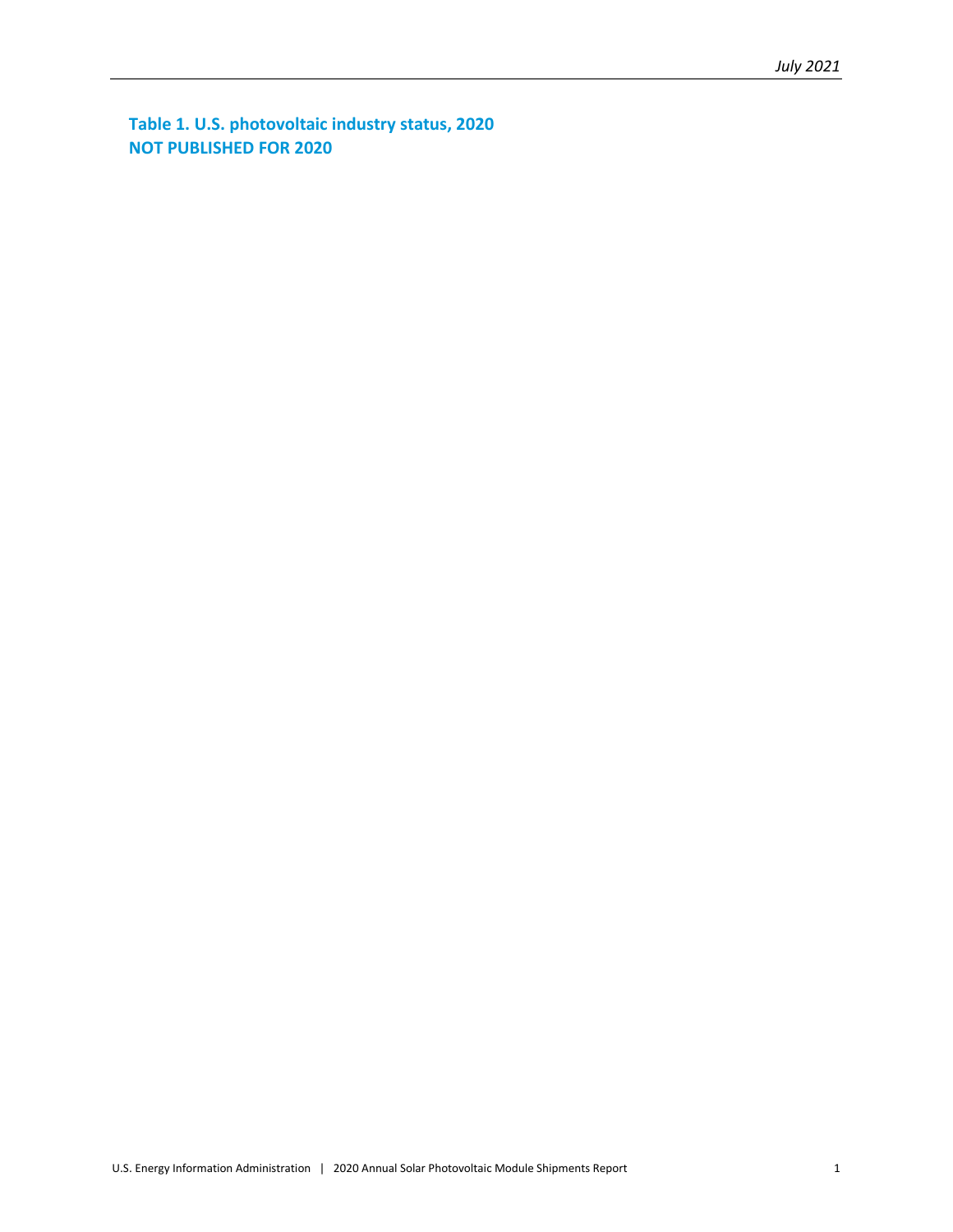### **Table 2. Value and average value of photovoltaic module shipments, 2020**

| Module value, total shipments (thousand dollars) |             |
|--------------------------------------------------|-------------|
| Total modules                                    | \$8,228,467 |
| Module average value (dollars per peak watt)     |             |
| Total modules                                    | \$0.38      |
| $\sim$ $\sim$                                    |             |

Source: U.S. Energy Information Administration, Form EIA-63B, *Annual and Monthly Photovoltaic Module Shipments Report* Note: Dollars are not adjusted for inflation.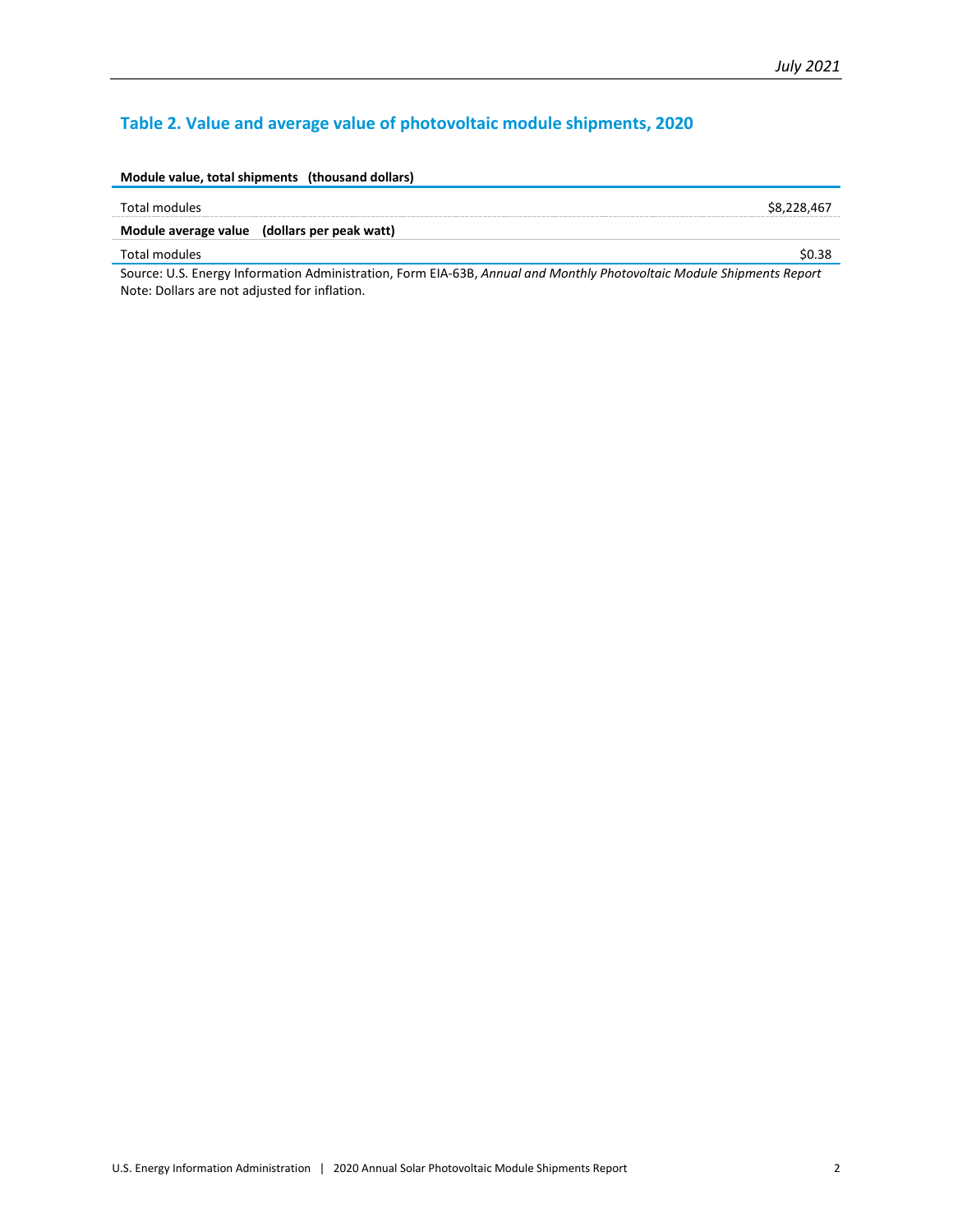| Year                                                                                                        | <b>Modules</b> |  |
|-------------------------------------------------------------------------------------------------------------|----------------|--|
| 2006                                                                                                        | 320,208        |  |
| 2007                                                                                                        | 494,148        |  |
| 2008                                                                                                        | 920,693        |  |
| 2009                                                                                                        | 1,188,879      |  |
| 2010                                                                                                        | 2,644,498      |  |
| 2011                                                                                                        | 3,772,075      |  |
| 2012                                                                                                        | 4,655,005      |  |
| 2013                                                                                                        | 4,984,881      |  |
| 2014                                                                                                        | 6,237,524      |  |
| 2015                                                                                                        | 9,942,978      |  |
| 2016                                                                                                        | 13,451,187     |  |
| 2017                                                                                                        | 10,864,545     |  |
| 2018                                                                                                        | 7,971,622      |  |
| 2019                                                                                                        | 16,372,314     |  |
| 2020                                                                                                        | 21,770,903     |  |
| Course LLC Energy Information Administration Form ELA COD, Annual and Monthly Dhotovoltais Module Chinmonts |                |  |

## **Table 3. Annual photovoltaic module shipments, 2006–20 (peak kilowatts)**

Source: U.S. Energy Information Administration, Form EIA-63B, *Annual and Monthly Photovoltaic Module Shipments Report.*

Note: Includes both U.S. shipments and exports.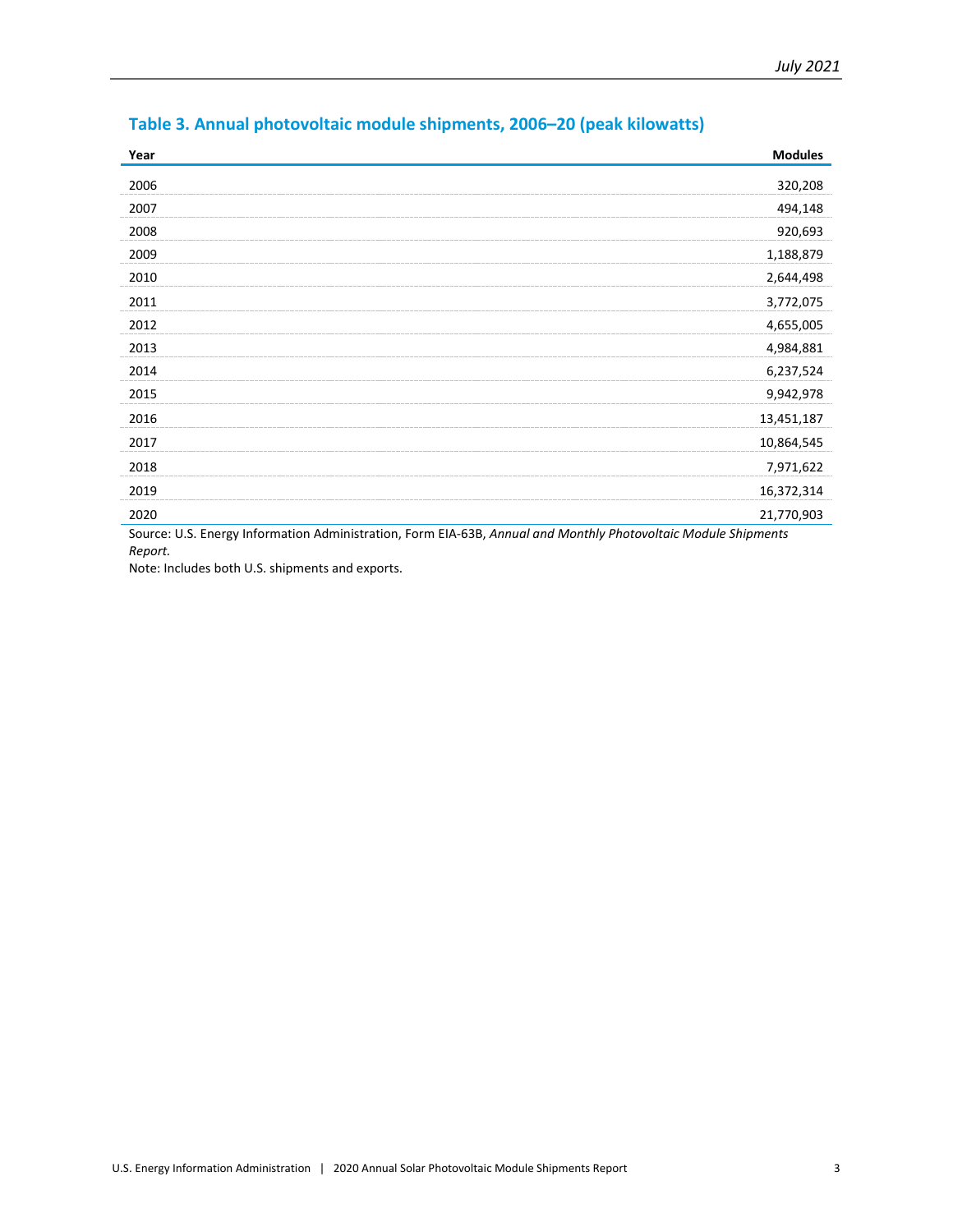| Year                                                                                                                                                                                                                                                                                                   | <b>Modules</b>          |
|--------------------------------------------------------------------------------------------------------------------------------------------------------------------------------------------------------------------------------------------------------------------------------------------------------|-------------------------|
| 2006                                                                                                                                                                                                                                                                                                   | \$3.50                  |
| 2007                                                                                                                                                                                                                                                                                                   | \$3.37                  |
| 2008                                                                                                                                                                                                                                                                                                   | \$3.49                  |
| 2009                                                                                                                                                                                                                                                                                                   | \$2.79                  |
| 2010                                                                                                                                                                                                                                                                                                   | \$1.96                  |
| 2011                                                                                                                                                                                                                                                                                                   | \$1.59                  |
| 2012                                                                                                                                                                                                                                                                                                   | \$1.15                  |
| 2013                                                                                                                                                                                                                                                                                                   | \$0.75                  |
| 2014                                                                                                                                                                                                                                                                                                   | \$0.87                  |
| 2015                                                                                                                                                                                                                                                                                                   | \$0.71                  |
| 2016                                                                                                                                                                                                                                                                                                   | \$0.72                  |
| 2017                                                                                                                                                                                                                                                                                                   | \$0.48                  |
| 2018                                                                                                                                                                                                                                                                                                   | \$0.45                  |
| 2019                                                                                                                                                                                                                                                                                                   | \$0.41                  |
| 2020<br>$\sim$ $\sim$<br>$\mathbf{r}$ . The state of the state of the state of the state of the state of the state of the state of the state of the state of the state of the state of the state of the state of the state of the state of the state of th<br>$-1$ $-2$ $-1$<br>$\cdot$ $\cdot$ $\sim$ | \$0.38<br>$\sim$ $\sim$ |

## **Table 4. Average value of photovoltaic modules, 2006–20 (dollars per peak watt)**

Source: U.S. Energy Information Administration, Form EIA-63B, *Annual and Monthly Photovoltaic Module Shipments Report* Note: Dollars are not adjusted for inflation.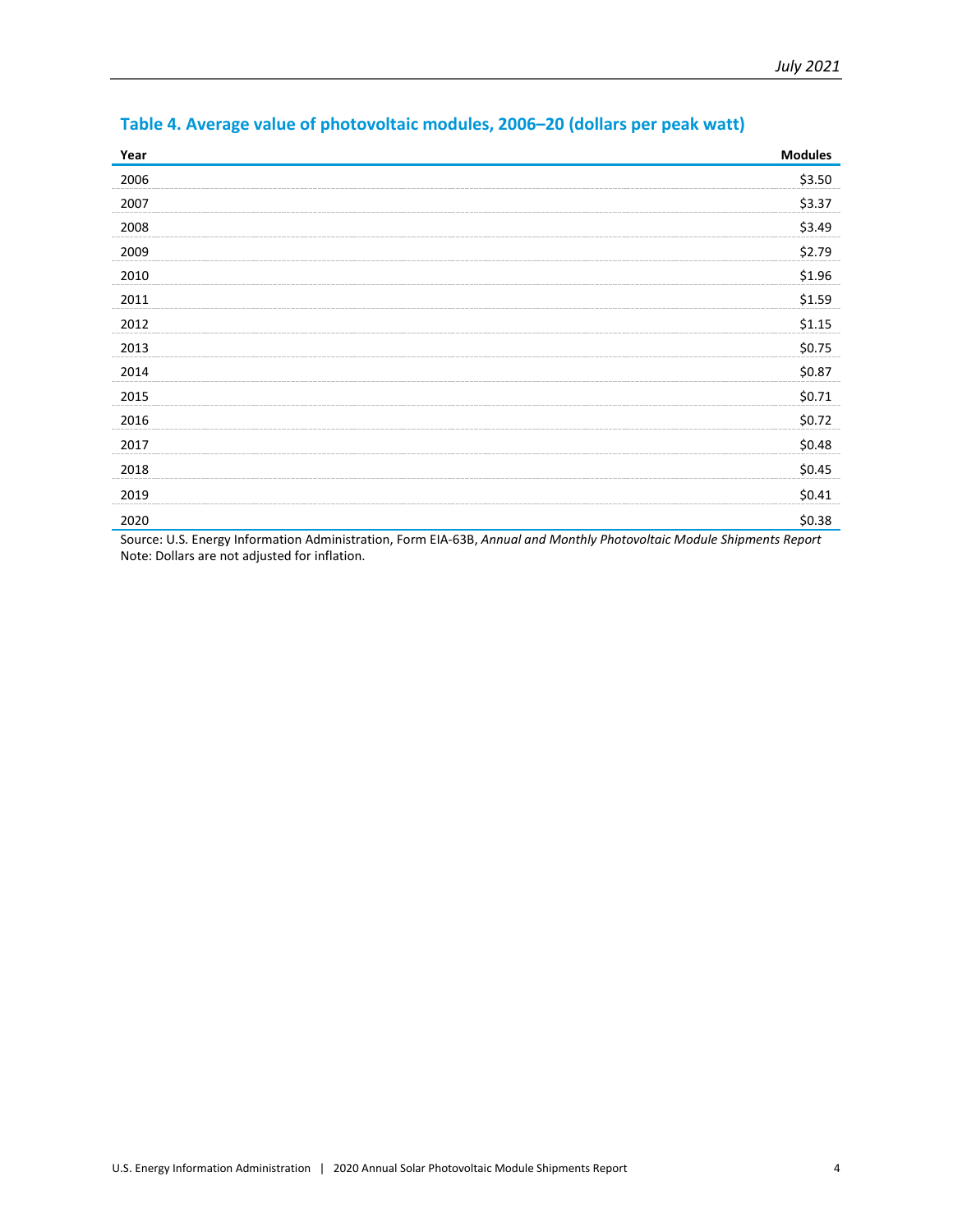**Table 5. Source and disposition of photovoltaic cell shipments, 2020 NOT PUBLISHED FOR 2020**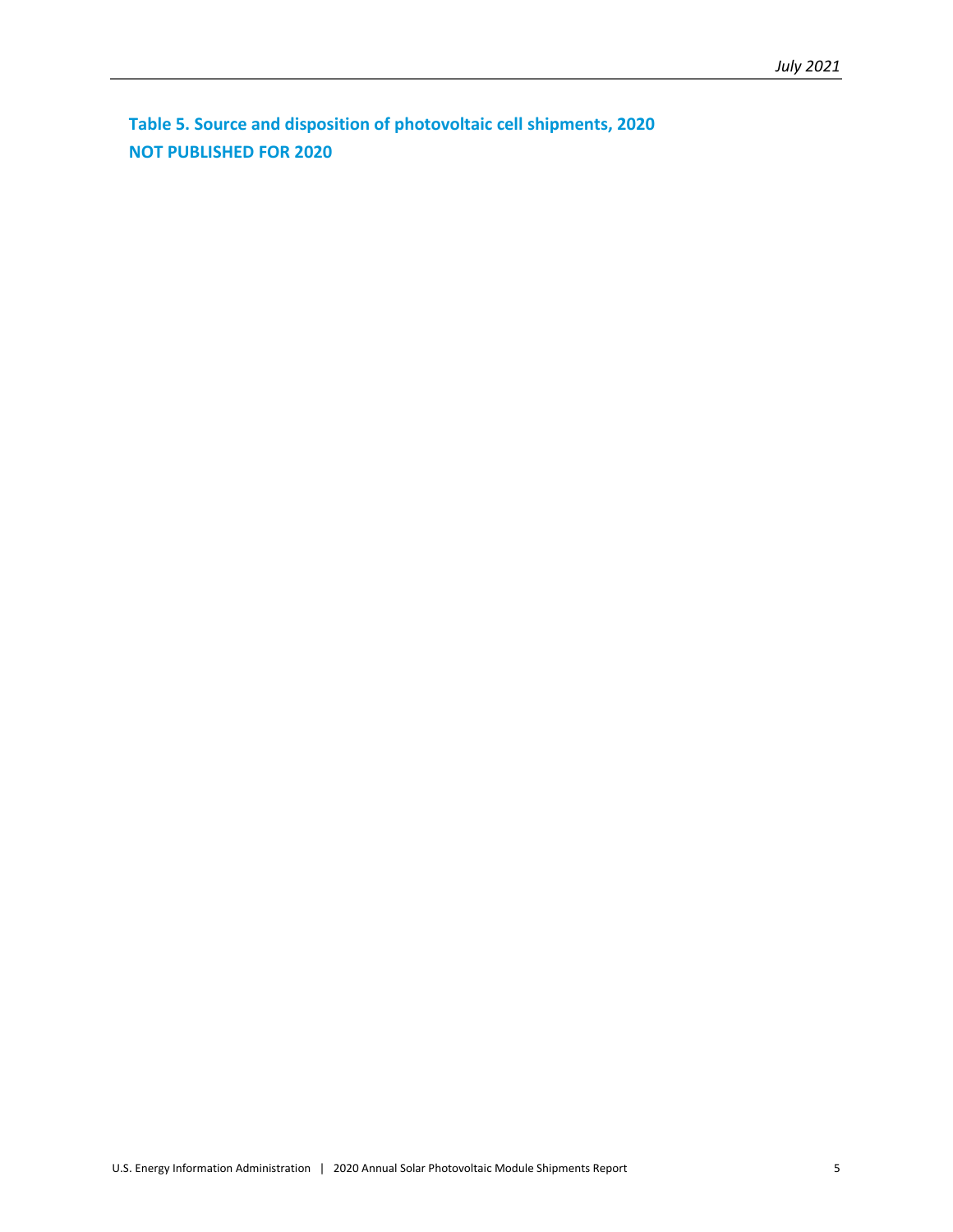#### **Table 6. Source and disposition of photovoltaic module shipments, 2020**

#### **(peak kilowatts)**

| <b>Module shipments</b>                          | Total      |
|--------------------------------------------------|------------|
| <b>Source</b>                                    |            |
| Inventory, start-of-year                         | Q          |
| Manufactured during reporting year               | 2,379,209  |
| Imported during reporting year                   | 19,286,540 |
| Purchased from U.S. OEM                          | 82,240     |
| <b>Total available for shipment</b>              | 24,028,175 |
| <b>Disposition</b>                               |            |
| U.S. shipments and sales to U.S. OEM* for resale | 21,394,420 |
| <b>Export shipments</b>                          | 376,483    |
| <b>Total shipments</b>                           | 21,770,903 |
| Inventory, End-of-Year                           | Q          |

Source: U.S. Energy Information Administration, Form EIA-63B, *Annual and Monthly Photovoltaic Module Shipments Report* Note: OEM is Original Equipment Manufacturer. Q = poor data quality.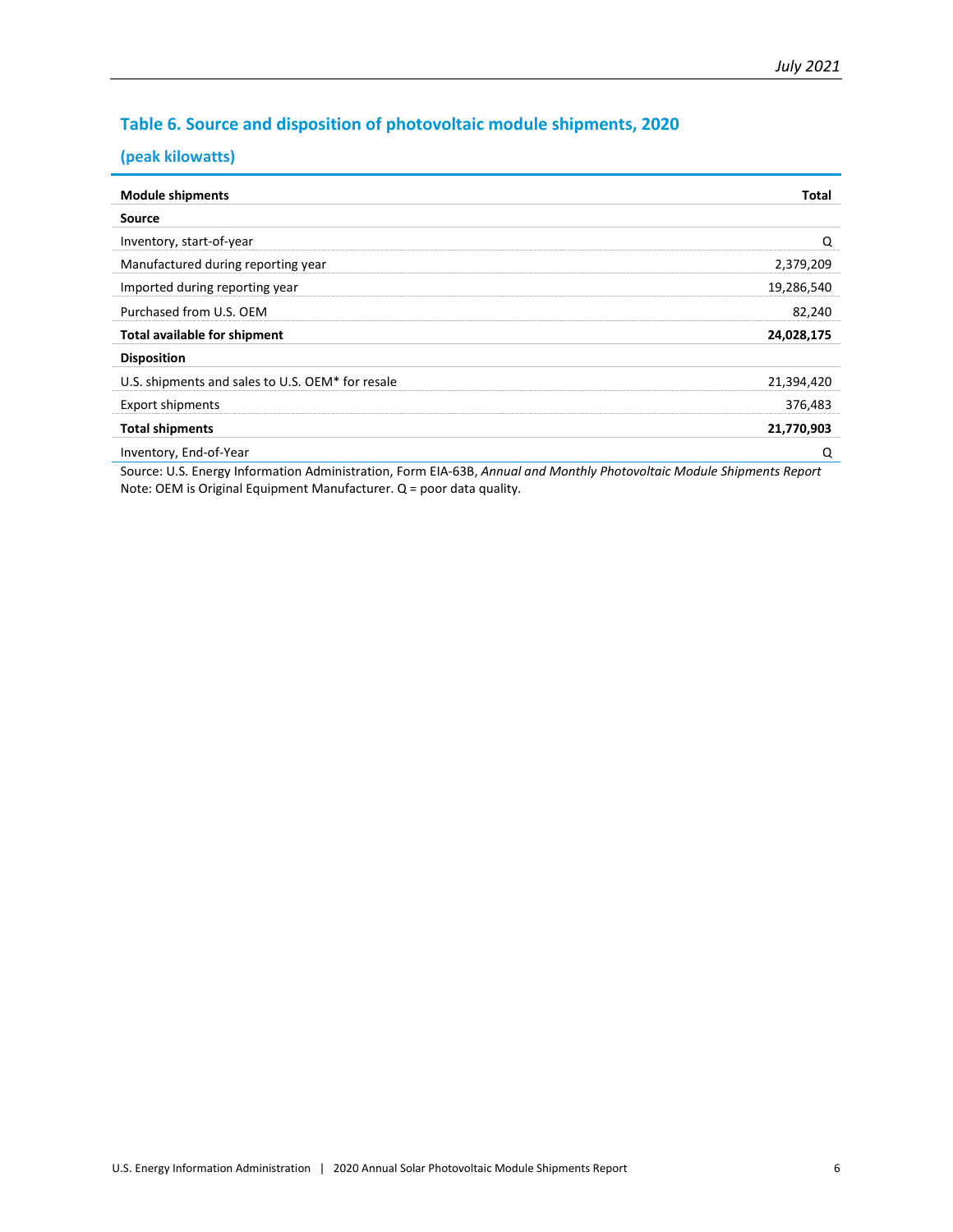### **Table 7. Photovoltaic module import shipments by country, 2020**

#### **(peak kilowatts)**

| China, Hong Kong, Singapore & Taiwan | 947,968   |
|--------------------------------------|-----------|
| Malaysia                             | 3,229,724 |
| North America                        | 1,729,403 |
| South Korea and Thailand             | 4,445,418 |
| Vietnam                              | 8,149,741 |
| <b>Other</b>                         | 784,286   |
|                                      | 19,286    |

Source: U.S. Energy Information Administration, Form EIA-63B, *Annual and Monthly Photovoltaic Module Shipments Report* Note: Country-specific data are from monthly respondents only.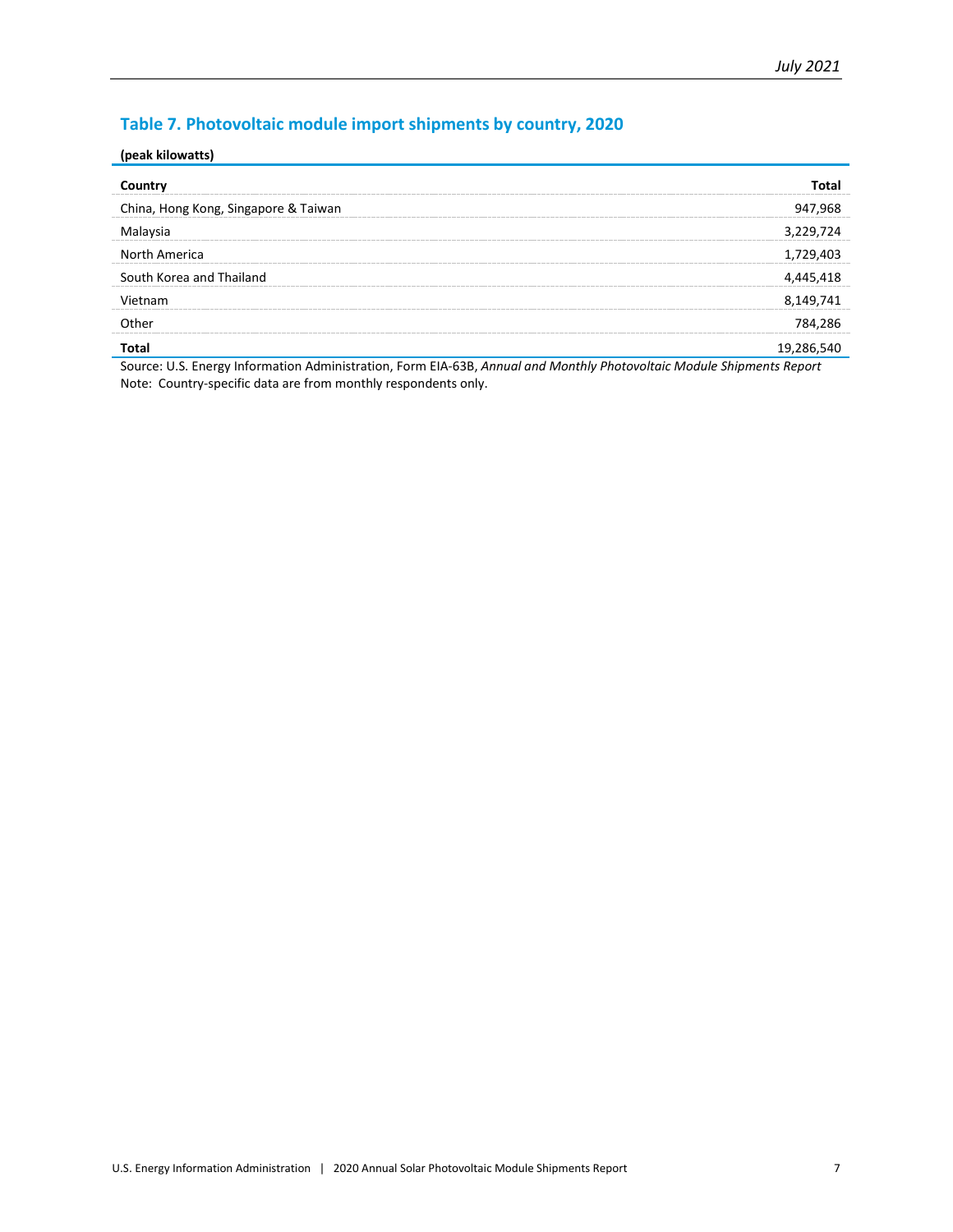**Table 8. Destination of photovoltaic module export shipments, 2020 NOT PUBLISHED FOR 2020**